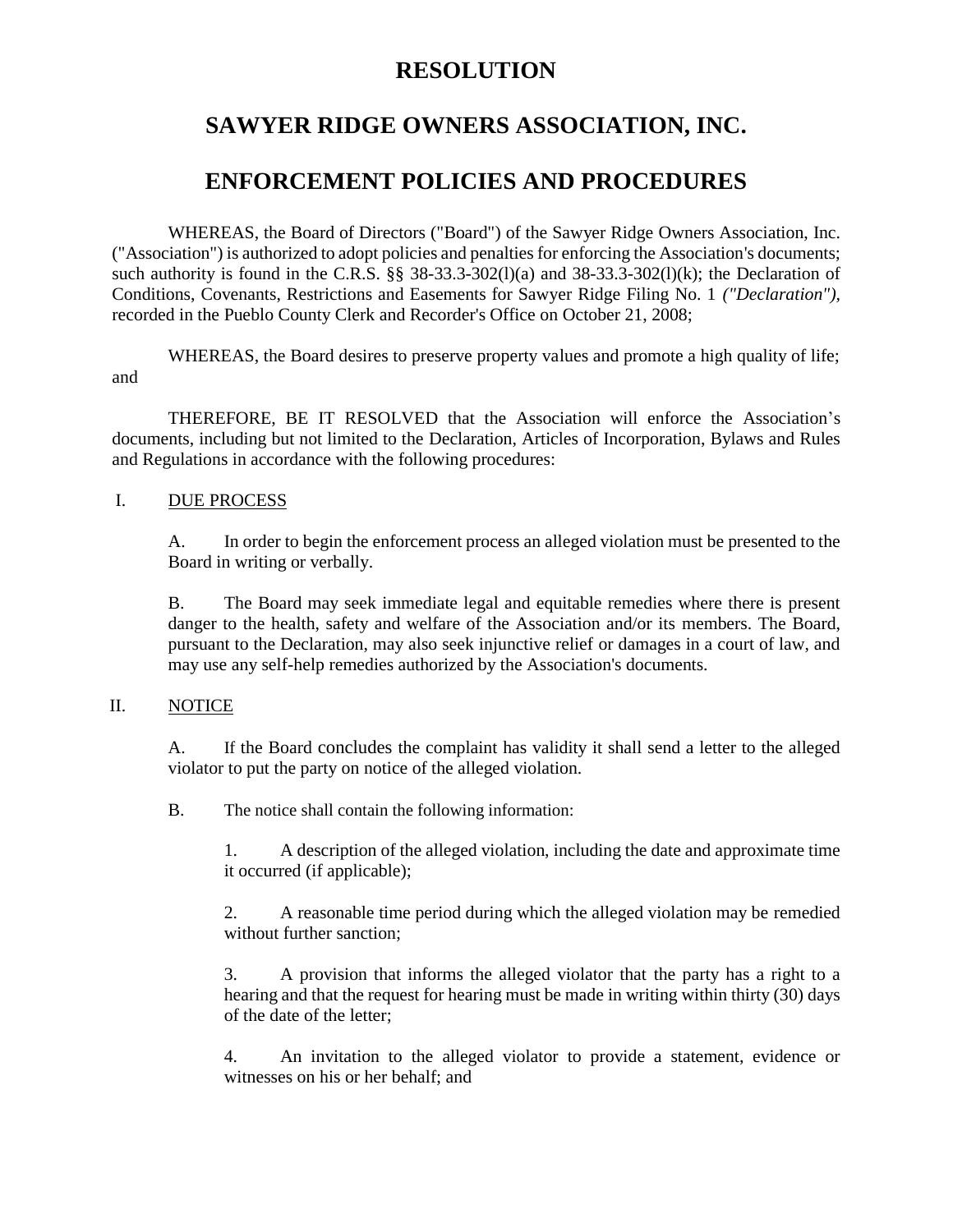5. The maximum sanction that the Board may impose if it concludes the governing documents are violated.

C. All notices shall be sent either to the alleged violator Owner if the Owner resides in the property, or if the house is leased/rented then to the alleged violator tenant and Owner, by personal delivery or by U.S. Mail to the last registered address of the alleged violator Owner as contained in the Association records. Notice is deemed received upon personal delivery or after mailing postage prepaid by First Class Mail.

D. It shall be the responsibility of each Owner to keep the Board informed of the Owner's current address if the Owner does not reside in the Association.

## III. HEARINGS

A. If the alleged violation continues, or if requested in writing by the alleged violator, a hearing may be scheduled based upon the following criteria;

B. Written notification shall be sent by the Board to the alleged violator providing the date, time and location of the hearing. In order for a hearing to take place, no later than ten (10) days prior to the date of the hearing, the alleged violator shall produce for the Board any evidence and/or documentation the alleged violator intends to present at the hearing, which may include: list of witnesses, any official statements of position on the matter, legal authority, photographs, investigative reports, or any other item relevant to the alleged violation.

C. Upon receipt of produced documentation from the alleged violator as outlined above in Section B, and as requested in writing to the Board by the alleged violator, the alleged violator shall be entitled to inspect and make copies of any statements or investigative reports relative to the matter contained in the Association's records. Nothing shall authorize the inspection or copying of anything that is privileged from disclosure by law or otherwise confidential or protected, such as attorney work product.

D. All hearings are open to all Association Owners and residents unless the matter is highly sensitive or concerns a matter of privacy as defined by C.R.S. § 38-33.3-308.

E. All parties may have an attorney present.

F. This is an informal, administrative procedure. Formal rules of evidence shall not apply. The general procedure for the hearing shall consist of opening statements by each party, presentation of evidence by each party (including cross-examination of witnesses where appropriate), and closing statements by each party. If the alleged violator does not present a defense this general procedure may be waived.

G. The Board may exercise its discretion as to the specific manner in which a hearing shall be conducted and may question witnesses, review evidence and take such reasonable action during the course of a hearing as it deems appropriate to reach a just decision. The Board may also require as part of the hearing process that, if applicable, the person or persons which filed a complaint must attend the hearing to produce evidence and/or substantiate their complaint.

H. Each Board member must make a determination as to whether he or she is able to function in a disinterested and objective manner in considering the violation matter. Any Board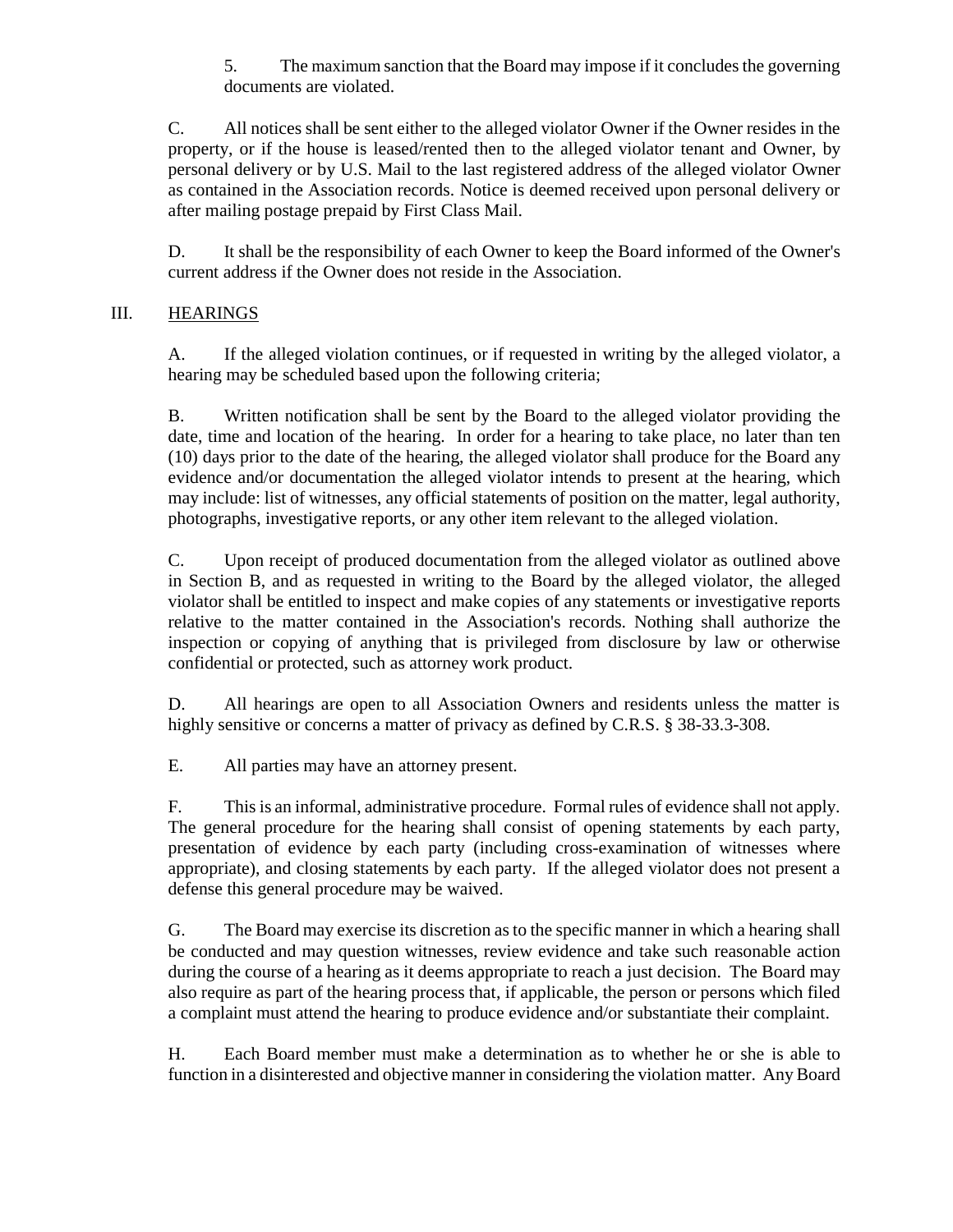member incapable of objective and disinterested consideration shall voluntarily withdraw or be disqualified by the Board from all proceedings with regard to that specific matter.

#### IV. DETERMINATION

A. After all evidence and testimony has been presented to the Board at a hearing, the Board shall render its decision within thirty (30) days after the hearing. A decision shall be reached by a majority of the Board members present. The Board shall issue a written decision explaining the reasons for its decision and, if applicable, shall impose a fine as provided in Article VI.

B. The Owner or tenant and Owner shall be notified in writing by First Class Mail of the decision of the Board.

#### V. **VIOLATION TYPES**

A. Type I: Those that can be corrected immediately, which include, but are not limited to, parking issues, trash on the property, owner maintenance such lawn/landscaping/weeds, or noise complaints such as mowing a lawn too early or dogs barking excessively.

B. Type II: Those that require time to correct, such as house painting and structural issues. Owners/residents that receive a Type II violation may request a hearing or provide a written response detailing the Owners plans to correct the offense within twenty (20) days of the date on the notice. The response shall provide the specifications to be implemented to resolve the violation and shall provide a date when the proposed remedy shall be completed. If the proposed plan is satisfactory, the Board will send an approval form. If the proposed plan is incomplete or unsatisfactory, within forty-five (45) days of the Owner/resident's response, a notice shall be sent that the matter will be set for a hearing before the Board and any relevant committee.

#### VI. FINE SCHEDULE

| First Offense:        | Warning, must be corrected within 7 days of notice.                                             |
|-----------------------|-------------------------------------------------------------------------------------------------|
| Second Offense:       | \$50.00, must be corrected within 7 days of notice.                                             |
| Third Offense:        | \$75.00, must be corrected within 7 days of notice.                                             |
| Fourth Offense:       | Up to \$100.00. See continuing violations below.                                                |
| Continuing Violation: | Up to \$100.00 each day the violation continues (each day<br>constitutes a separate violation). |

#### VII. MISCELLANEOUS

A. Definitions: Unless otherwise indicated, terms used in these Enforcement Policies and Penalties shall have the meaning set forth in the Declaration, Articles of Incorporation, Bylaws and/or Rules and Regulations.

B. Common Area: If the violation involves damage to any Common Area, the violator shall pay the costs of repair or replacement.